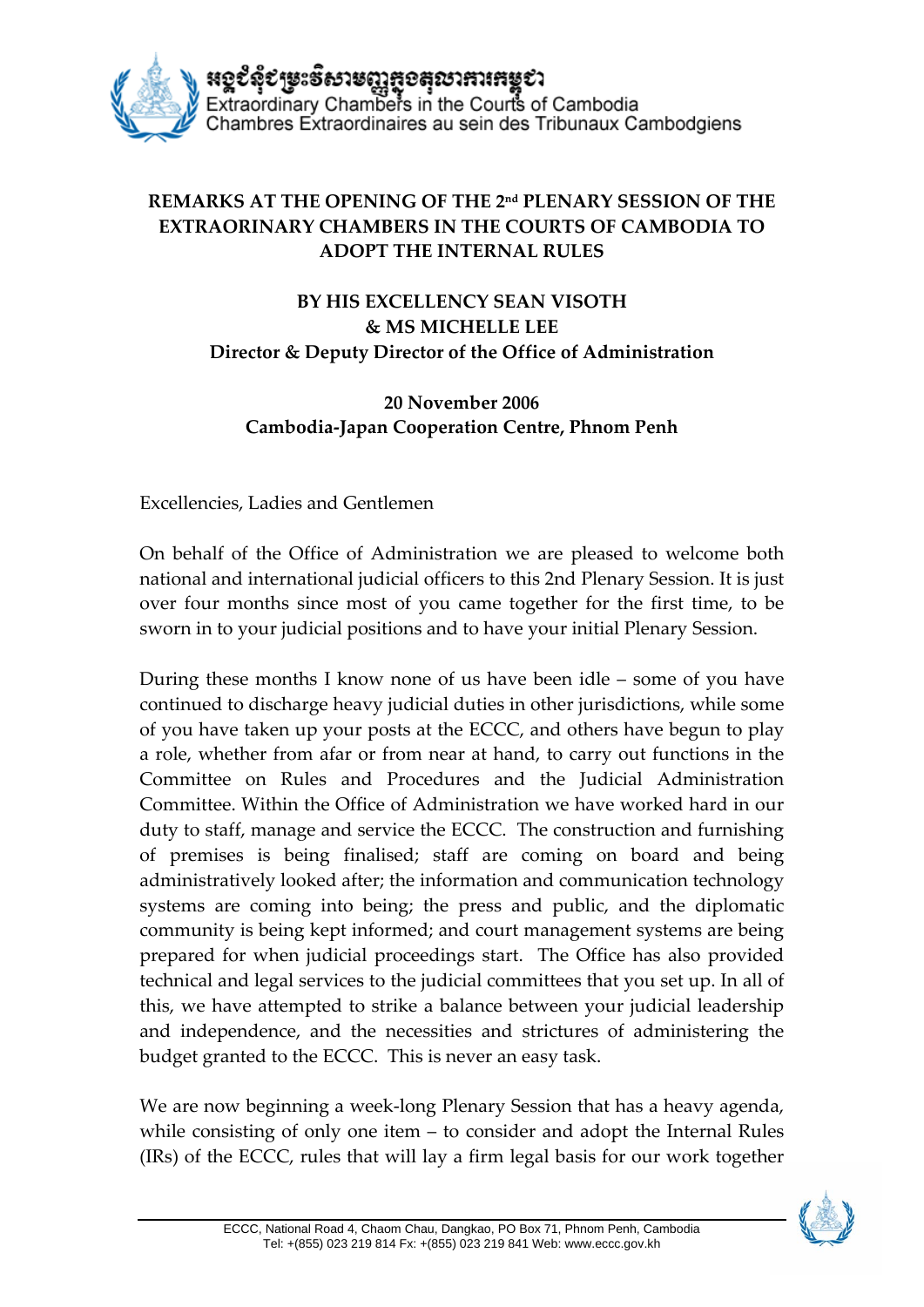in the coming years. I am sure you have all read with keen interest the Draft prepared by your Rules Committee and circulated to you just over three weeks ago. The process of consolidating Cambodian procedure, interpreting and applying it to the particular character and structure of the ECCC, and proposing when and how to seek guidance from procedural rules established at the international level, as mandated by the Agreement and the Law has not been an easy task. We thank the Rules Committee for its hard work ‐‐ giving us a solid basis for our discussion during the coming days.

We know that some of you have already submitted written comments and suggested amendments to the draft IRs. In addition, in accordance with your decision at the July Plenary Session, the Draft was made available for public comment for two weeks, stimulating an enthusiastic debate which gave rise to over 15 written submissions from NGOs, researchers, legal scholars and observers, showing us the high expectations and varying visions that people have for the ECCC. It has been a challenge for us in the Office of Administration in the past few days since the closure of public comment on Friday to compile, summarise and translate the comments to make this process easier. We apologise for any oversights or omissions in this regard.

In order to focus on this input, we have arranged a session later today for representatives of the NGOs and also the Bar Association of the Kingdom of Cambodia to present the essence of their views, which they have already forwarded in writing, and to have a question and answer session with you. We hope this will prove to be useful.

As non‐voting members of the Plenary, we will follow this week's discussions intently, and will provide input regarding the organisational and financial implications of the various proposals and options under consideration. We eagerly await the unfolding of the deliberations, and the vote of the full judges to adopt the IRs, planned for Saturday afternoon.

On behalf of the Office of Administration, we urge you to complete this task within the allotted time: we simply can not wait any longer to have a firm legal foundation for the impending judicial proceedings. The Co‐Prosecutors began their work in July, and they have had to interpret applicable Cambodian procedure from a number of sources . This has made their work difficult. Before the Co-Investigating Judges receive their first initial submission, and proceed with their judicial investigations, legal clarity on the procedure to follow must be had. This week, you can provide this much needed clarity with the adoption on internal rules.